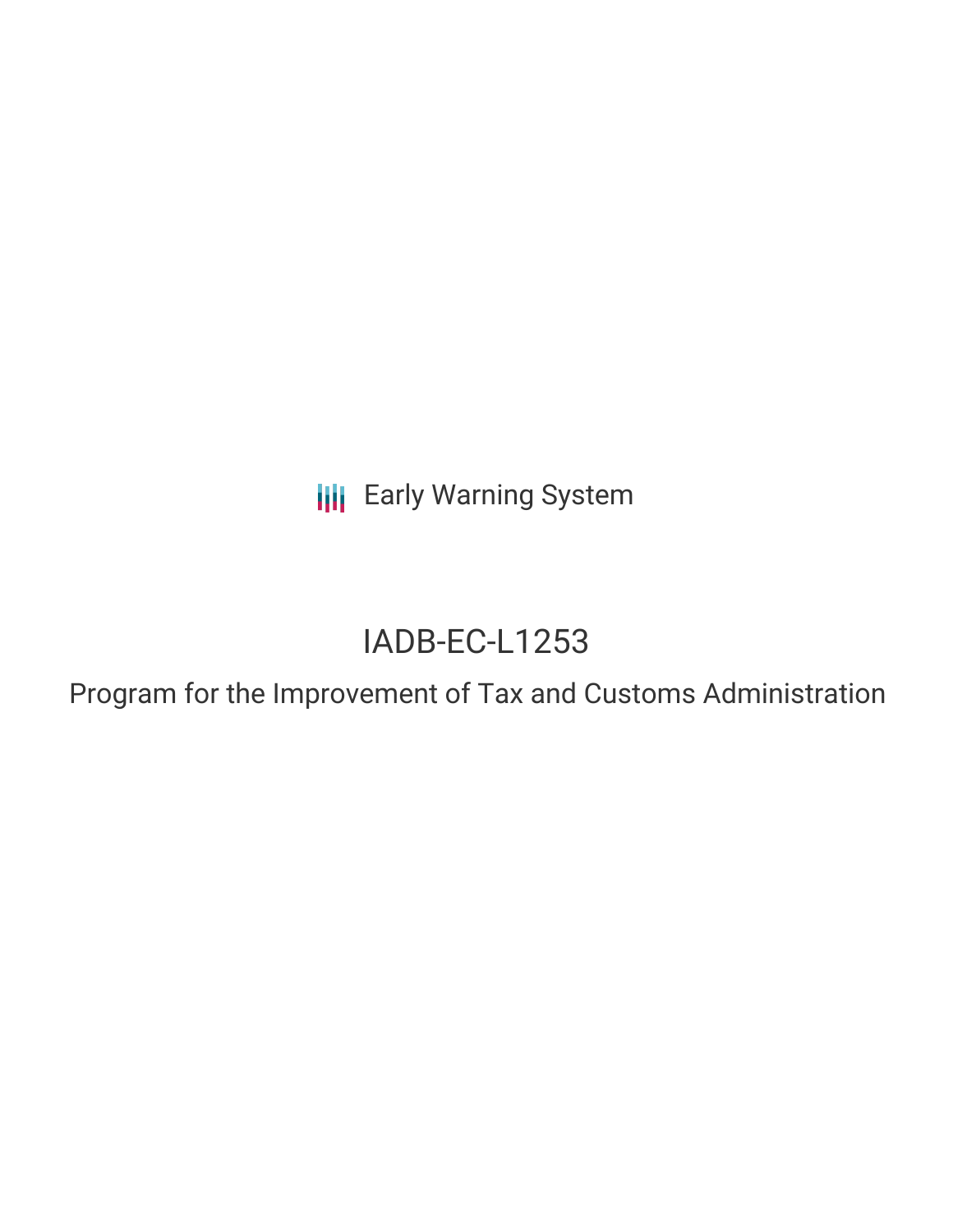

## **Quick Facts**

| <b>Countries</b>               | Ecuador                                |
|--------------------------------|----------------------------------------|
| <b>Financial Institutions</b>  | Inter-American Development Bank (IADB) |
| <b>Status</b>                  | Approved                               |
| <b>Bank Risk Rating</b>        | C                                      |
| <b>Borrower</b>                | Government of Ecuador                  |
| <b>Sectors</b>                 | Law and Government                     |
| <b>Investment Type(s)</b>      | Loan                                   |
| <b>Investment Amount (USD)</b> | \$67.70 million                        |
| <b>Project Cost (USD)</b>      | \$131.25 million                       |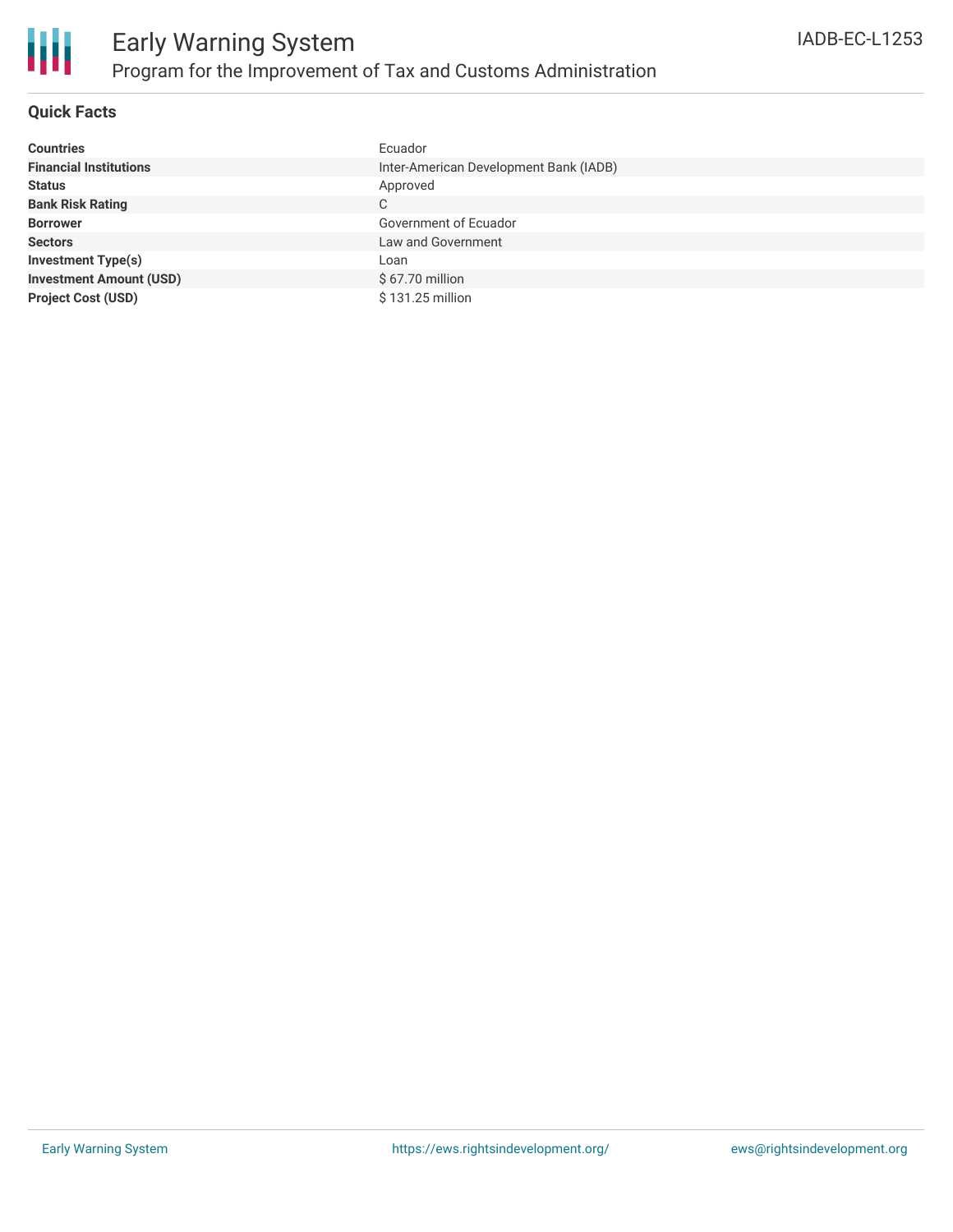

# **Project Description**

Support the improvement of tax revenue administration in Ecuador through the institutional strengthening of the SRI and SENAE.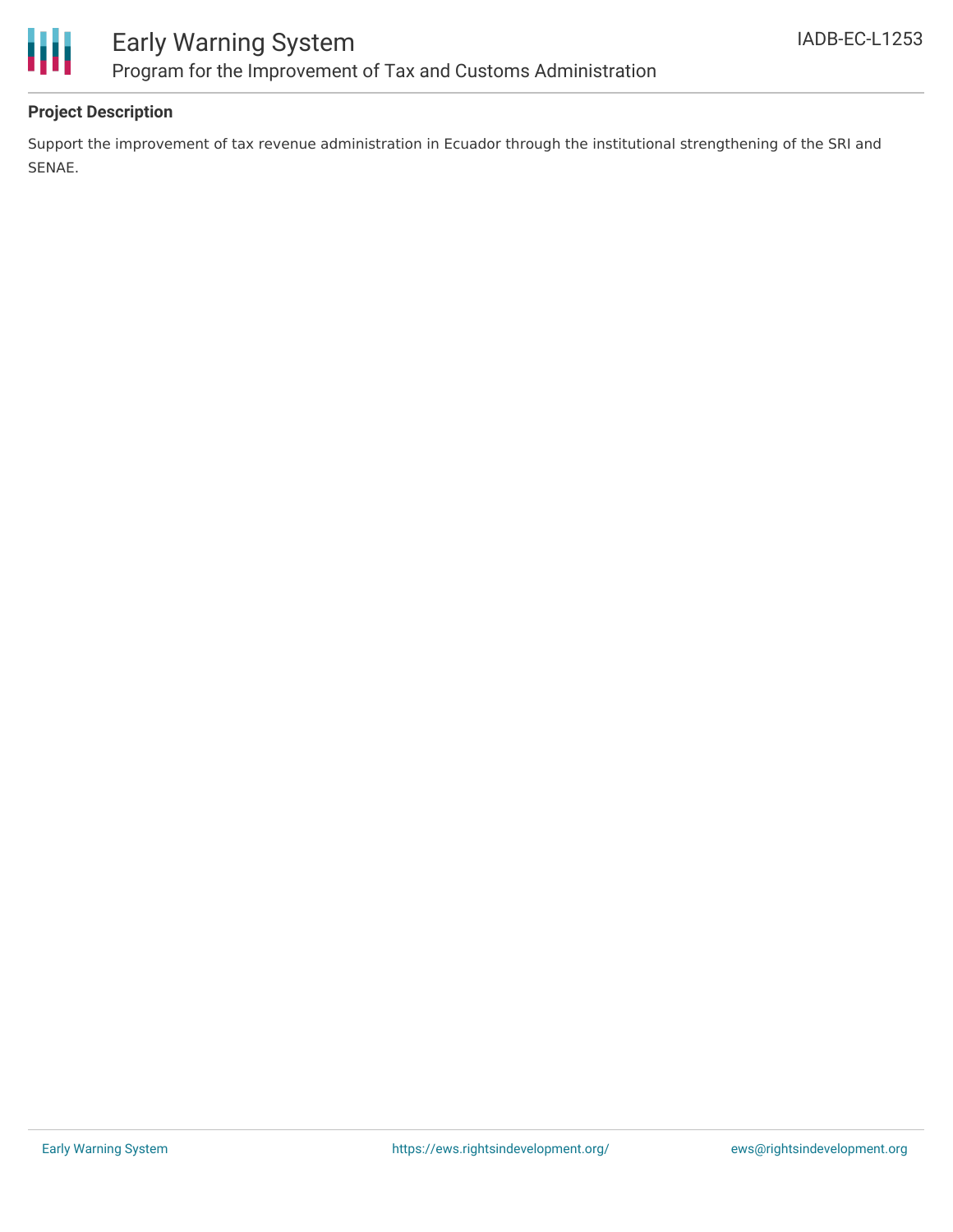

#### **Investment Description**

• Inter-American Development Bank (IADB)

The country's counterpart ammount to USD 63,547,950.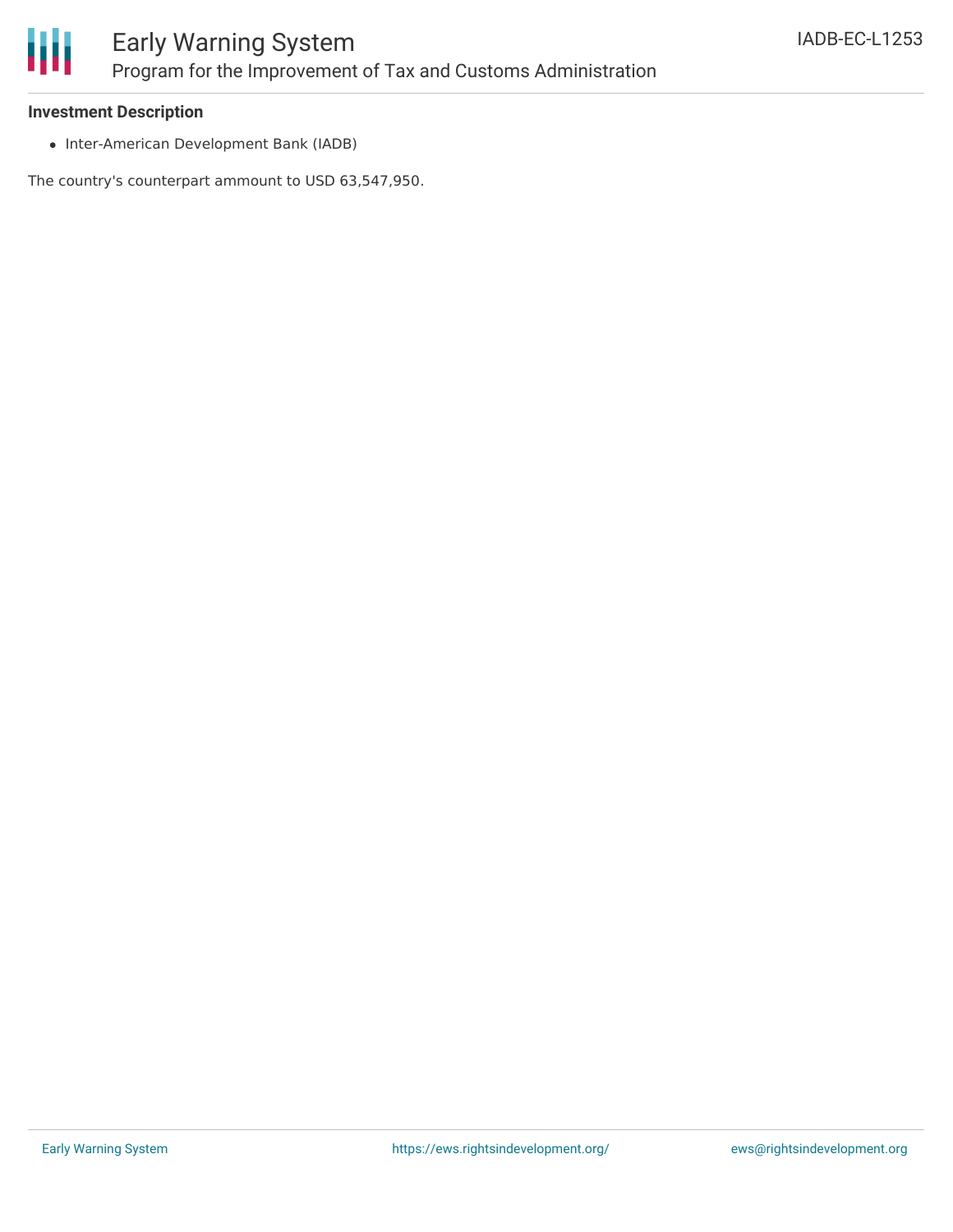# **Contact Information**

### ACCOUNTABILITY MECHANISM OF IADB

The Independent Consultation and Investigation Mechanism (MICI) is the independent complaint mechanism and fact-finding body for people who have been or are likely to be adversely affected by an Inter-American Development Bank (IDB) or Inter-American Investment Corporation (IIC)-funded project. If you submit a complaint to MICI, they may assist you in addressing the problems you raised through a dispute-resolution process with those implementing the project and/or through an investigation to assess whether the IDB or IIC is following its own policies for preventing or mitigating harm to people or the environment. You can submit a complaint by sending an email to MICI@iadb.org. You can learn more about the MICI and how to file a complaint at http://www.iadb.org/en/mici/mici,1752.html (in English) or http://www.iadb.org/es/mici/mici,1752.html (Spanish).